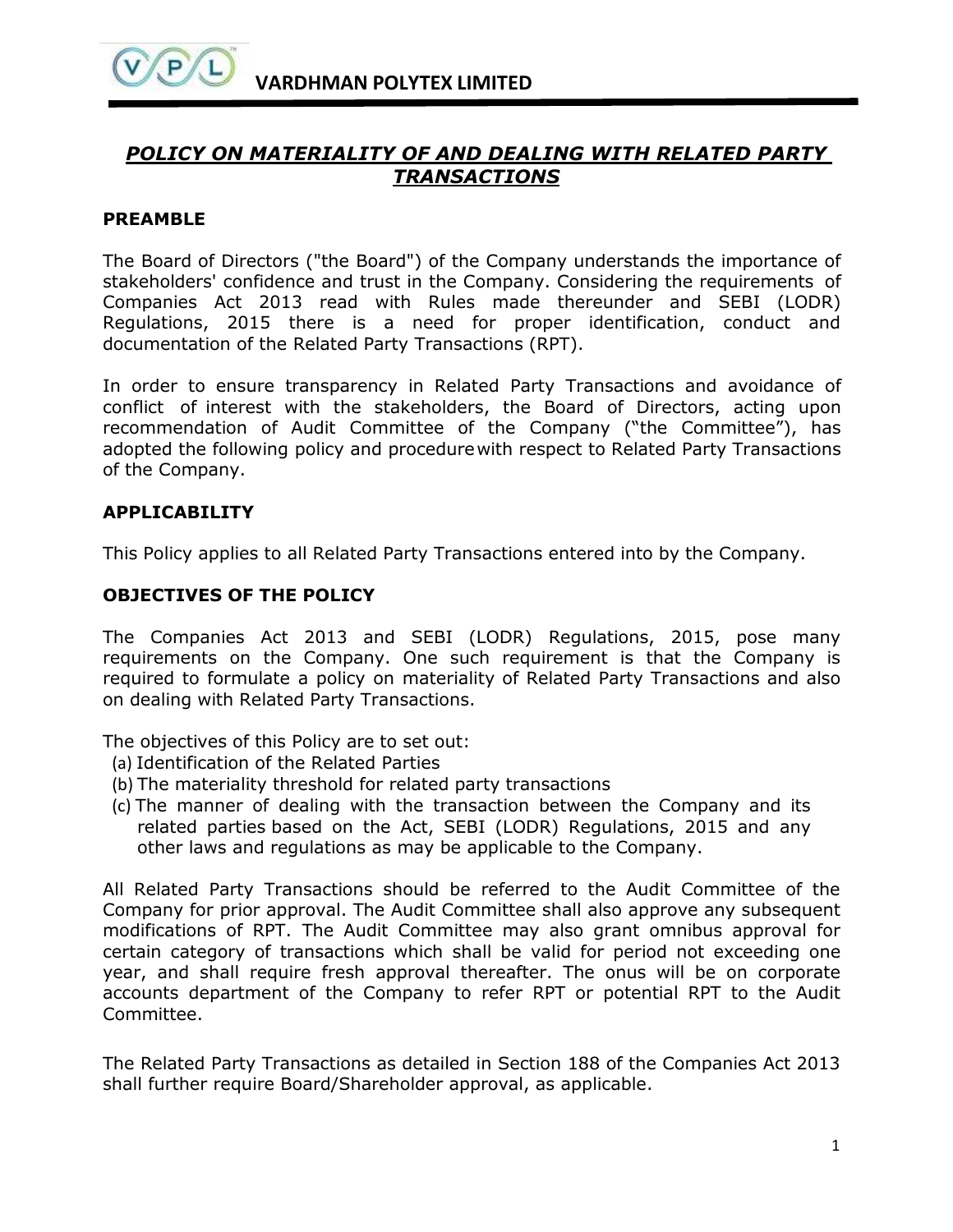

**VARDHMAN POLYTEX LIMITED**

## **DEFINITIONS**

**"Act"** means the Companies Act, 2013, Rules framed thereunder and any amendments thereto;

**"Arm's Length Transaction ('ALP')** means a transaction between two related parties that is conducted as if they are unrelated, so that there is no conflict of interest.

**"Audit Committee"** shall mean a committee of Board of Directors of the Company constituted by the Board of Directors of the Company in accordance with Section 177 of the Act and SEBI (LODR) Regulations, 2015.

**"Company"** the words "This Company", "The Company", "Company" wherever occur in the policy shall mean "Vardhman Polytex Limited".

**"Compliance Officer"** means "Company Secretary" and/or any other person appointed by the Board of the Company.

#### **"Key Managerial Personnel"** (KMP) means

- (a) The Chief Executive Officer or the Managing Director or the Manager and in their absencethe Whole Time Director;
- (b) The Company Secretary;
- (c) The Chief Financial Officer; and
- (d) Any other person appointed as the KMP by the Board of Directors of the Company;

**"Material Related Party Transaction"**, means a transaction/contracts with a related party where the transaction(s) to be entered into individually or taken together with previous transactions with a related party during a financial year, exceeds the threshold prescribedunder this policy.

**"Materiality Threshold"** means limit for related party transactions beyond which the shareholders' approval will be required which means transaction(s) to be entered into individually or taken together with previous transactions in a financial year exceeds Rs. 1000 crore or 10% of annual consolidated turnover of Company as per last audited balance sheet of the company, whichever is lower.

Provided related party transaction relating to brand usage or royalty, it shall be material if the transaction to be entered into individually or taken together with previous transaction during a financial year **exceed 5%** of the Annual Consolidated Turnover of the listed entity as per the last audited financial statements of the company.

**"Material Modification"** shall mean a 10% or more increase in the original value/consideration of any approved Related Party Transaction

**"Policy"** means this policy, as amended from time to time.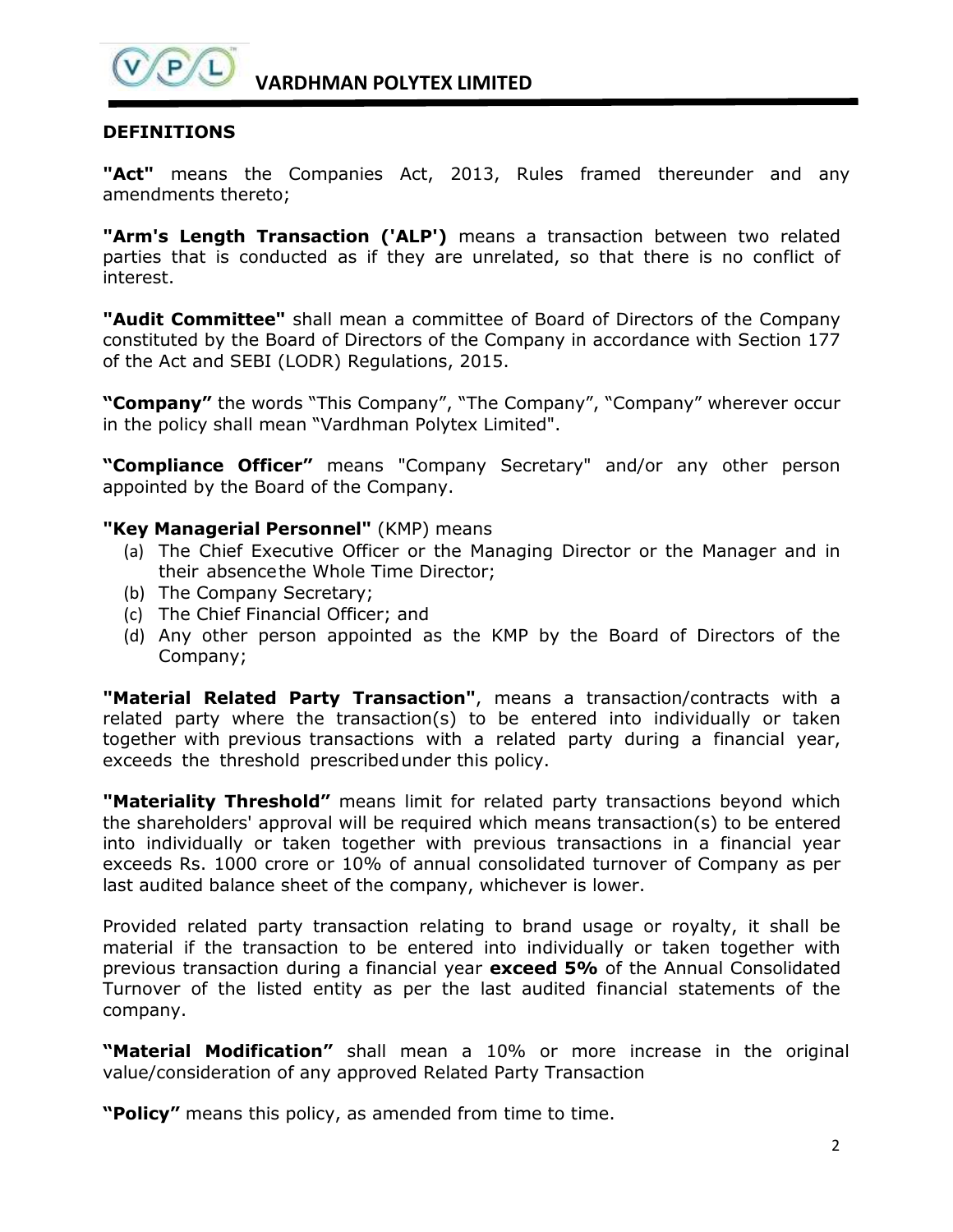

**"Related Party"** will have the same meaning as defined under Section 2(76) of the Act and/or the SEBI (LODR) Regulations, 2015 and any amendments thereto, if any.**"Relative"** will have the same meaning as defined under Section 2(77) of the Act read with rules framed thereunder and includes any amendment thereto.

**"Related Party Transaction" (RPT)** means, transaction involving transfer of resources, services or obligations between the company or any of its subsidiaries on one hand and related party of the company or any of its subsidiaries on the other hand, regardless of whether a price is charged and a transaction with a related party shall be construed to include a single transaction or a group of transactions in a contract, subject to the exclusions under applicable laws.

## **INTERPRETATION**

Terms that have not been defined in this Policy shall have the same meaning as assigned to them in the Companies Act, 2013, SEBI (LODR) Regulations, 2015 and/or any other SEBI Regulation(s) as amended from time to time.

In case of any dispute or difference upon the meaning/interpretation of any word or provision in this Policy, the same shall be referred to the Audit Committee and the decision of the Audit Committee in such a case shall be final.

### **GUIDELINES**

#### **Procedure for approval of related party transactions**

#### **Approval of the Audit Committee**

All related party transaction(s) and subsequent material modification the rein shall require prior approval of the Audit Committee of the Company as required under Companies Act, 2013/ SEBI (LODR) Regulations, 2015 as amended from time to time.

Further, only Independent Directors in the committee shall approve the RPT.

While assessing a proposal put up before the Audit Committee / Board for approval, the Audit Committee / Board may review the following documents / seek the following information from the management in order to determine if the transaction is in the ordinary course of business and at arm's length or not:

- $\triangleright$  Name of the related party and its relationship with the company or its subsidiary including nature of its concern or interest (financial or otherwise)
- $\triangleright$  Type, tenure and nature of the transaction i.e. details of goods or property to be acquired / transferred or services to be rendered / availed – including description of functions to be performed, risks to be assumed and assets to be employed under the proposed transaction;
- $\triangleright$  Material terms (such as price, value and other commercial compensation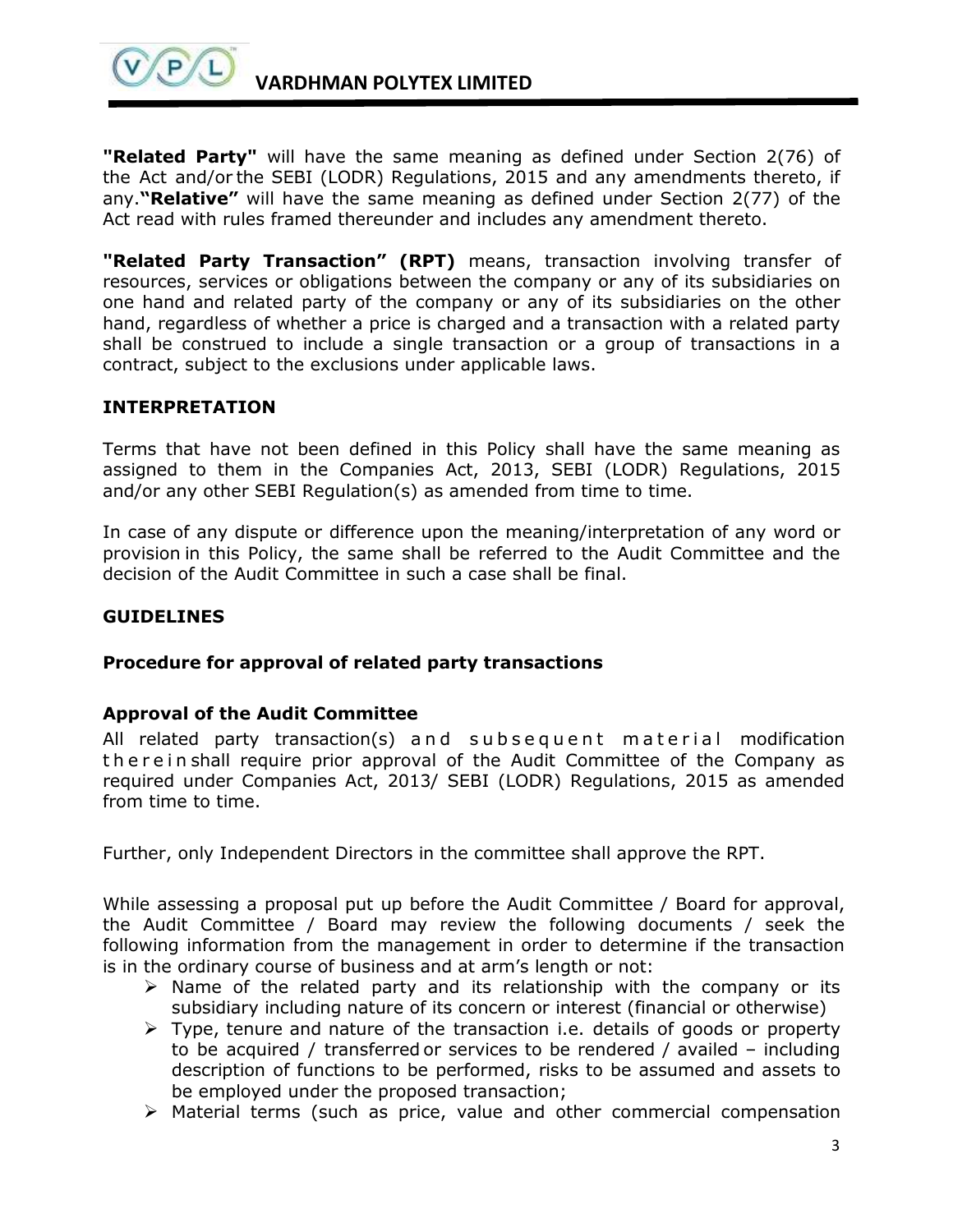contemplated under the arrangement) of the proposed transaction, including value and quantum;

- $\triangleright$  Percentage of the company's annual consolidated turnover, for the immediately preceding financial year, that is represented by the value of the proposed transaction.
- $\triangleright$  If the transaction relates to any loans, inter-corporate deposits, advances or investments made or given by the listed entity or its subsidiary:
	- I. Details of the source of funds in connection in the proposed transaction;
	- II. Where any financial indebtedness is incurred to make or give loans, inter-corporate deposits, advances or investments,
		- $\checkmark$  Nature of indebtedness;
		- $\checkmark$  Cost of funds; and
		- $\checkmark$  Tenure;

 $(P)$ 

- $\triangleright$  Applicable terms, including covenants, tenure, interest rate and repayment schedule, whether secured or unsecured; if secured, the nature of security; and
- $\triangleright$  The purpose for which the funds will be utilized by the ultimate beneficiary of such funds pursuant to the RPT.
- Key covenants (non‐commercial) as per the draft of the proposed agreement/ contract to be entered into for such transaction;
- $\triangleright$  Special terms covered / to be covered in separate letters or undertakings or any other special or sub arrangement forming part of a composite transaction;
- $\triangleright$  Benchmarking information that may have a bearing on the arm's length basis analysis, such as:
	- market analysis, research report, industry trends, business strategies, financial forecasts, etc.;
	- third party comparables, valuation reports, price publications includingstock exchange and commodity market quotations;
	- management assessment of pricing terms and business justification for the proposed transaction;
	- comparative analysis, if any, of other such transaction entered into bythe company.
- $\triangleright$  Justification as to why the RPT is in the interest of the company.
- $\triangleright$  Copy of the valuation report or report from other external party, if any such report has been relied upon.
- $\triangleright$  Percentage of the counter-party's annual consolidated turnover that is represented by the value of the proposed RPT on a voluntary basis;
- $\triangleright$  Any other information relevant or important for the Audit Committee to take a decisionon the proposed transaction.

However, the Audit Committee may grant omnibus approval in line with the policy on Related Party Transactions of the Company and such approval shall be applicable in respect of transactions which are repetitive in nature, subject to compliance with the following conditions:

a. The Audit Committee shall satisfy itself the need for such omnibus approval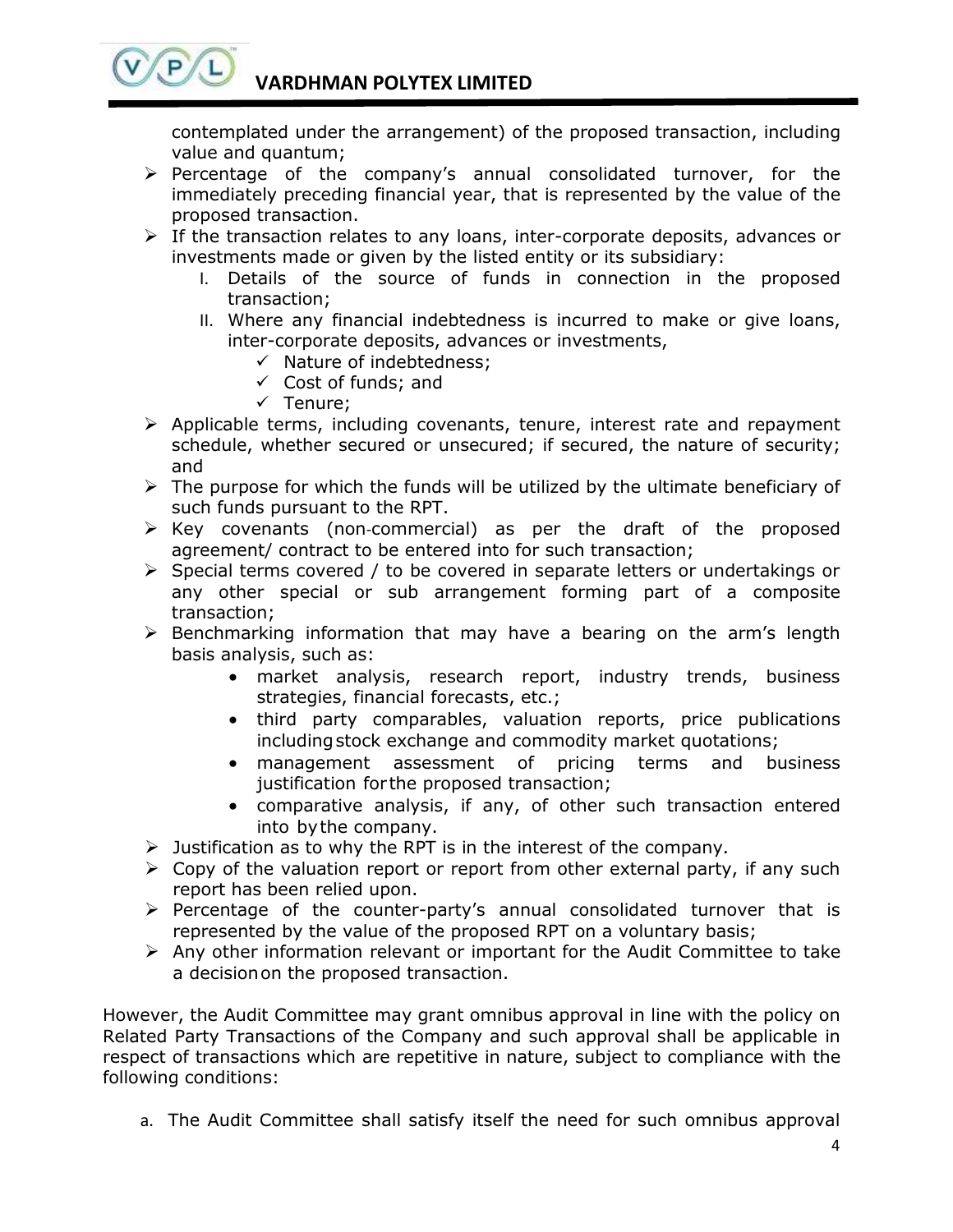# **VARDHMAN POLYTEX LIMITED**

 $(P)$ 

and that such approval is in the interest of the Company.

- b. Such omnibus approval shall specify: (i) the name/s of the related party, nature of transaction, period of transaction, maximum amount of transaction that can be entered into (ii) the indicative base price/current contracted price and the formula for variation in the price if any and (iii) such other conditions as the Audit Committee may deem fit; Provided that where the need for RPT cannot be foreseen and aforesaid details are not available, Audit Committee may grant omnibus approval for such transactions subject to their value not exceeding Rs. 1 crore per transaction.
- c. Such omnibus approval shall be valid for a period not exceeding one year and shall require fresh approvals after the expiry of one year.
- d. Audit Committee shall review on a quarterly basis, the details of RPT entered into by theCompany pursuant to each of the omnibus approval given.
- e. No prior approval of Audit Committee and shareholders is required to be obtained by the Company, if the RPT is proposed to entered into:
	- I. Between the Company and its wholly owned subsidiary whose accounts are consolidated with the Company and placed before the shareholders at the general meeting for approval.
	- II. Any transaction that involves the providing of compensation to a director or Key Managerial Personnel in connection with his or her duties to the Company or any of its subsidiaries or associates, including the reimbursement of reasonable business and travel expenses incurred in theordinary course of business.
	- III. Any transaction in which the Related Party's interest arises solely from ownership of securities issued by the Company and all holders of such securities receive the same benefits pro rata as the Related Party.

Any changes in the policy on account of regulatory requirements will be reviewed and approved by the Audit Committee and/or the Board. The Audit Committee / Board will give suitable directions / guidelines to implement the same.

## **Approval of the Board of Directors of the Company**

As per the provisions of Section 188 of the Act, all kinds of transactions specified under the said Section and which are not in the ordinary course of business and at arm's length basis, shall further require approval of the Board, either prior to the transaction or approval/ratification within three (3) months from the date of transaction.

In addition to the above, the following kinds of transactions with related parties are also placed before the Board for its approval:

- $\triangleright$  Transactions which may be in the ordinary course of business and at arm's length basis, but which are as per the policy determined by the Board from time to time (i.e. value threshold and/or other parameters) require Board approval in addition to Audit Committee approval;
- $\triangleright$  Transactions in respect of which the Audit Committee is unable to determine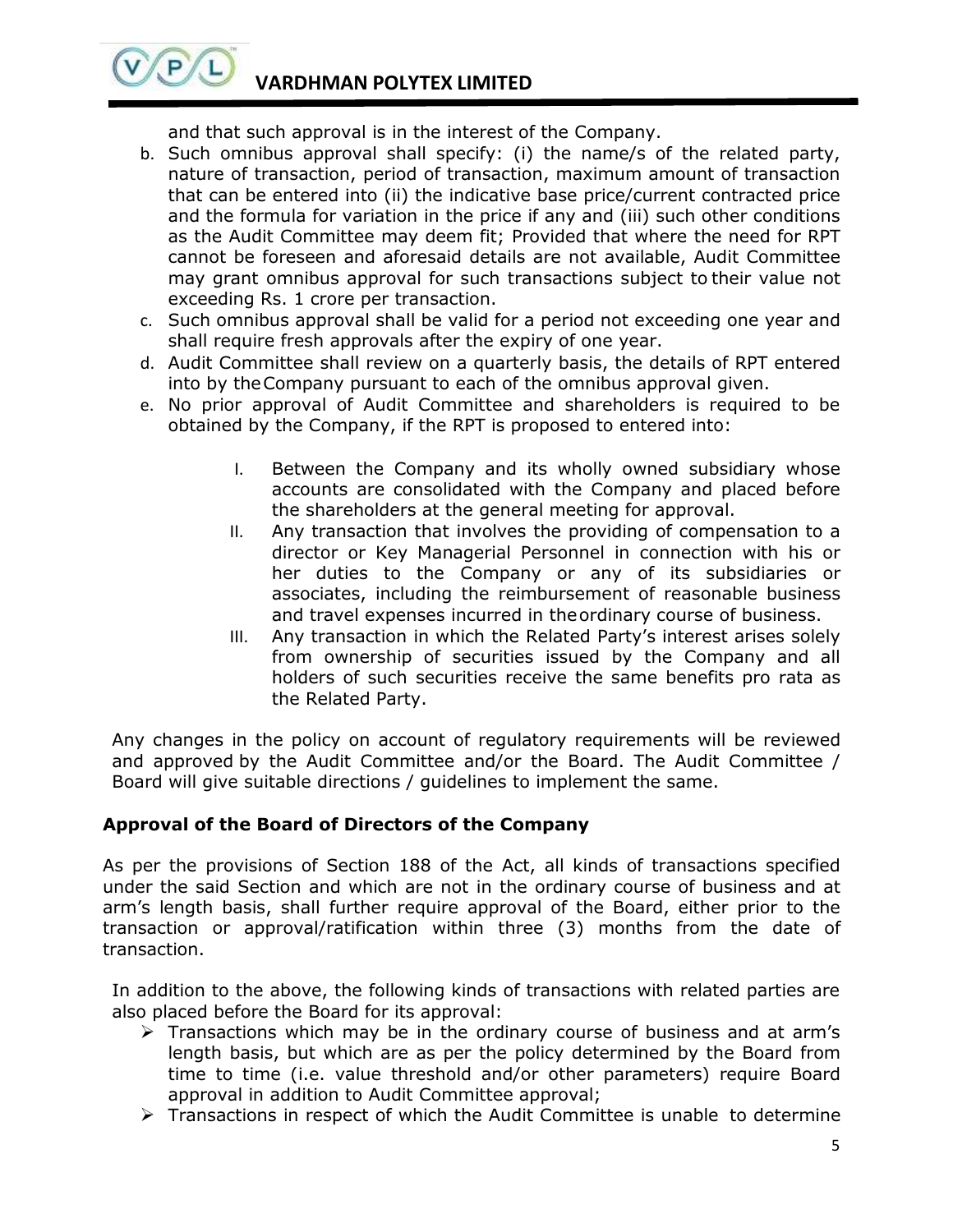whether or not they are in the ordinary course of business and/or at arm's length basis and decides to refer the same to the Board for approval;

- $\triangleright$  Transactions which are in the ordinary course of business and at arm's length basis, but which in Audit Committee's view requires Board approval.
- $\triangleright$  Transactions meeting the materiality thresholds laid down in the Policy, which are intended to be placed before the shareholders for approval.

# **Approval of the Shareholders of the Company**

Pursuant to SEBI (LODR) Regulations, 2015, all material related party transactions and subsequent material modification shall require prior approval of shareholders through resolution and no related party shall vote to approve such resolutions whether the entity is a related party to the particular transaction or not.

In addition to the above, all kinds of transactions specified under Section 188 of the Act which (a) are not in the ordinary course of business and at arm's length basis; and (b) exceed the thresholds laid down in the policy of company are placed before the shareholders for itsapproval.

The notice being sent to the shareholders seeking approval for any proposed RPT shall, in addition to the requirements under the Act, include the following information as a part of the explanatory statement:

- 1) Summary of the information provided to the Audit Committee.
- 2) Justification for why the proposed transaction is in the interest of the company.
- 3) Where the transaction relates to any loans, inter-corporate deposits, advances or investments made or given by the listed entity or its subsidiary, the details provided to Audit committee.
- 4)

 $P$ 

- 5) Percentage of the counter-party's annual consolidated turnover that is represented by the value of the proposed RPT on a voluntary basis
- 6) Any other information that may be relevant.

## **Handling the RPT not approved under this policy**

In the event any employee, officer or Director of the Company became aware of any transaction with related party being in deviation from the policy, such person shall promptly notify the Compliance Officer regarding such transaction. The Compliance Officer shall ensure that such transactions are brought to the Notice of the Audit Committee, as early as possible but not later than the first Audit Committee meeting held after the date of such intimation.

The Audit Committee, shall evaluate such transaction and decide the action to be taken as it may consider appropriate including ratification, revision or termination of the RPT.